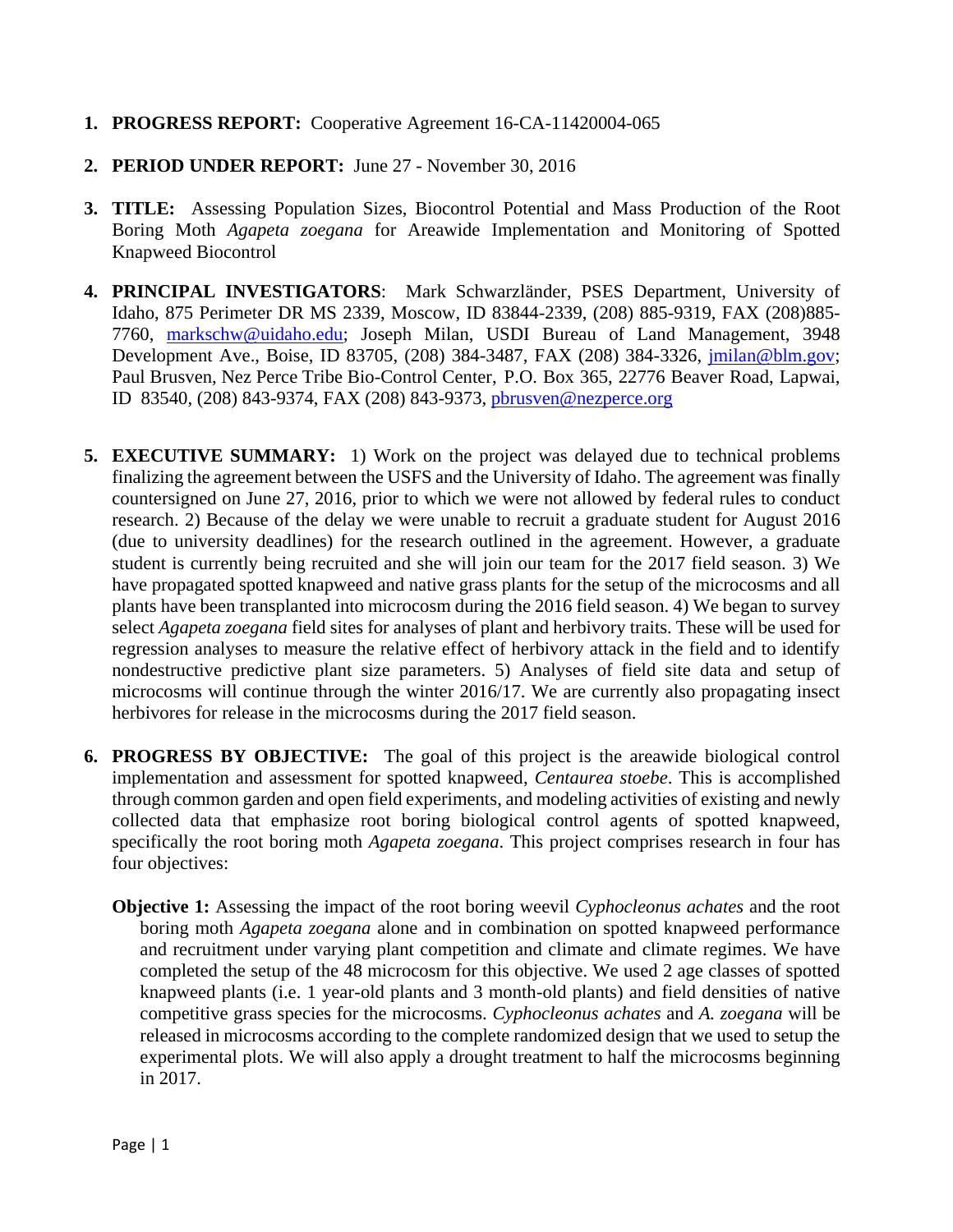- **Objective 2:** Assessments of habitat dependent establishment rates, distribution and abundance of *A. zoegana* and *C. achates* on a spatial scale (State of Idaho). We have visited 4 of the 45 release sites of *A. zoegana* in 2016 to collect plant and herbivory data. We use the date form those 4 field sites for regression analysis to identify predictive non-destructive plant parameters that will reduce the time/workload to assess all 45 field sites. Because herbivory attack rates at all 4 sites was very low, we will continue comprehensive sampling until we have data for a few field sites with higher attack rates. It is our intention to visit a total of 50-60 field sites per year and repeat visits every year of this project to assess between year variability of herbivory attack and correlate it to environmental parameters, especially climate (Tab. 1).
- **Objective 3:** Analyze biological control impact using existing and newly collected SIMP (Standard Impact Monitoring Protocol) data on a spatial scale (State of Idaho). We obtained SIMP data collected in years past in the State of Idaho for spotted knapweed biological control and have begun to control data spread sheets for errors and consistency. We reorganize data for statistical digestion and make decisions for which field sites we have consistent time series data. In addition, we have try to resolve how to treat data with regard to confounding effects of root and seed herbivory present at field sites. This will be one of the main research objectives of the incoming graduate student in collaboration with our statistician Dr. William Price (university of Idaho).
- **Objective 4:** In this objective we will address two specific practical implementation questions with regard to *A. zoegana*: 1) what intensity of root herbivory needs to be reached (density dependent herbivory) to negatively affect spotted knapweed growth or reproduction or kill plants? And 2) what is the most cost effective way to mass produce large numbers of the moths? For this objective, we have setup the second set of microcosms and we have begun to acquire *Agapeta zoegana* with our partner the Nez Perce Tribe Biocontrol Center. We will not consider artificial diet for mass rearing efforts as it is generally accepted that artificial diets are not cost efficient. The mass rearing efforts will be conducted using potted plants and field cage setups in a cropland comparable setting. These will be setup during the 2017 field season.
- **Table 1:**Field site locations of preliminary sites visited in summer 2016 to assess field abundance of *Agapeta zoegana*  and *Cyphocleonus achates* and list of plant variables and herbivory assessed for regression analyses (n = 30) for all field sites).

| <b>Site</b> | Name                                 | <b>Coordinates</b>      | <b>Sampling date</b> |  |  |
|-------------|--------------------------------------|-------------------------|----------------------|--|--|
|             | <b>Powell Ranger Station (North)</b> | N46.522706, W114.684425 | 07/26/2016           |  |  |
|             | <b>Powell Ranger Station (South)</b> | N46.501997, W114.669801 | 07/26/2016           |  |  |
|             | <b>Farragut State Park</b>           | N47.952200, W116.605700 | 07/28/2016           |  |  |
|             | Athol (Brunner Rd.)                  | N47.903295, W116.768390 | 07/31/2016           |  |  |

| <b>Site</b> | Mean no./<br>/ plant |             | Mean length (cm) |                     | Mean diameter (mm) |                                | $%$ roots        | Mean no. Cyphocleonus |       |                 | Mean no. Agapeta |       | Dry weight $(g)$ |       |
|-------------|----------------------|-------------|------------------|---------------------|--------------------|--------------------------------|------------------|-----------------------|-------|-----------------|------------------|-------|------------------|-------|
|             | <b>Stems</b>         | <b>Buds</b> | Longest<br>stem  | Root                | Root<br>crown      | Root <sub>(2</sub><br>cm below | with<br>previous | Larvae                | Pupae | <b>Neonates</b> | Larvae           | Pupae | Above-<br>ground | Root  |
|             |                      |             |                  |                     |                    | crown)                         | attack           |                       |       |                 |                  |       |                  |       |
|             | .36                  | 3.93        | 53.91            | 16.51               | 5.81               | 4.55                           | υ                |                       |       |                 |                  |       | 3.421            | 0.921 |
|             | 2.20                 | 1.93        | 40.05            | 14.76               | 6.70               | 5.13                           | υ                |                       |       |                 |                  | 0.033 | 2.507            | .023  |
|             | 2.90                 | 26.83       | 58.69            | $\mathbf{r}$<br>.49 | 8.72               | 6.61                           | 6.67             |                       |       |                 |                  | 0.100 | 6.897            | 2.276 |
|             | . 46                 | .36         | 54.74            | 4.18                | <i>5.</i> 94       | 4.54                           | υ                |                       |       |                 |                  | 0.033 | 2.737            | 0.810 |